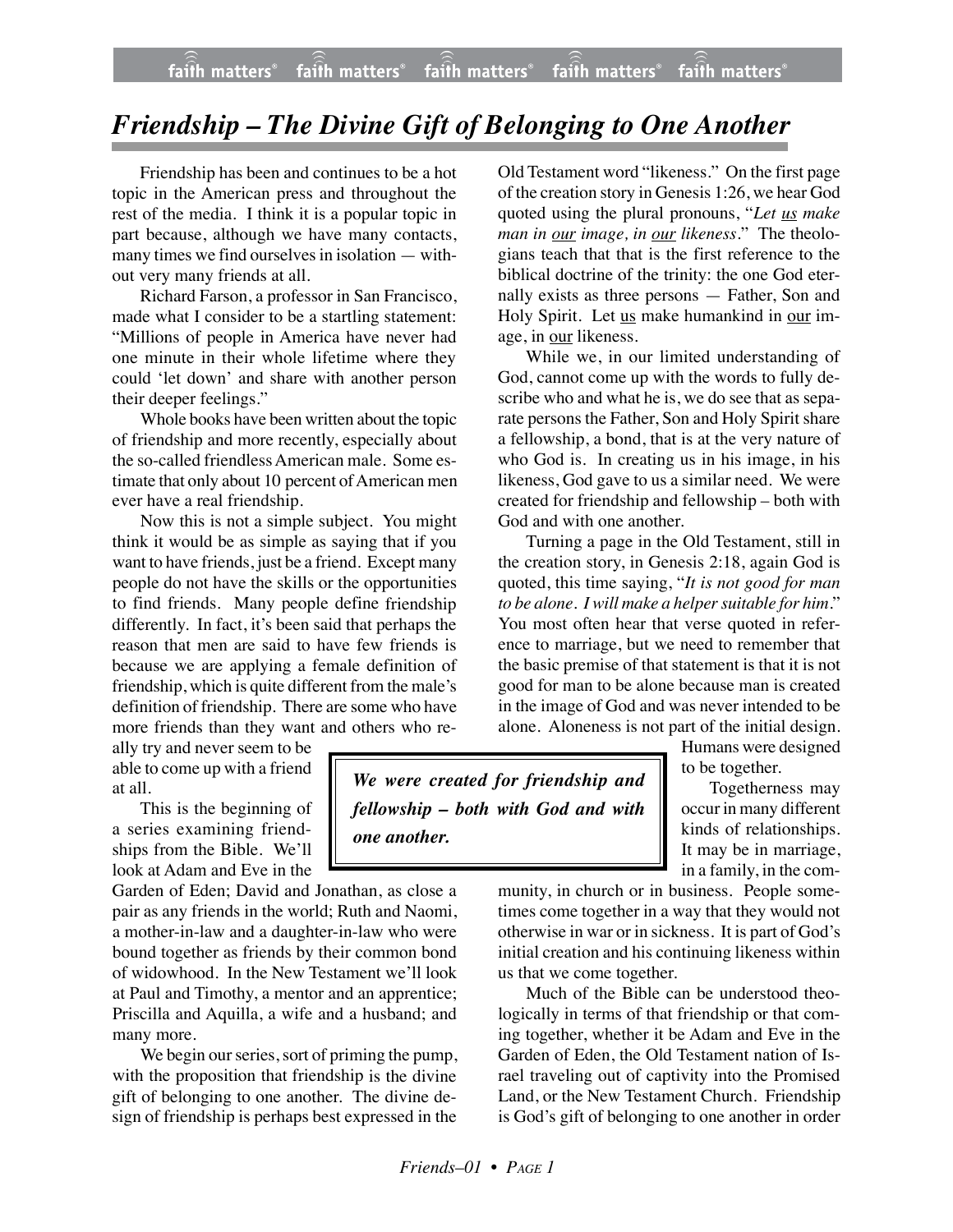that we become all that God intended us and created us to be. Now that is not to say that there aren't times when we find ourselves alone and without friends, as Adam was before the creation of Eve, but that is not God's primary design.

The Bible teaching of friendship is not limited to creation. In fact, there is a great deal more that is said about friendships throughout the Bible. I'm going to give you three examples from the Book of Proverbs and one from the New Testament.

In Proverbs 18:24 we are told, "*A man of many companions may come to ruin, but there is a friend who sticks closer than a brother*." Friendship is more than a long list of acquaintances. Surveys indicate that the average American knows from 500 to 2,500 acquaintances. And yet here we are told that a man of many companions may come to ruin. In other words, having a long list of acquaintances can be counter-productive if there is a lack of a few special friendships.

"*There is a friend who sticks closer than a brother*." You may say, "That's not hard to imagine in my case because I don't like my brother and we don't get along very well" or, "I've always been at odds with my sister." The assumption here is that in the family relationship there is something that is quite different in closeness then is ordinarily found in the rest of society. But a close friendship between two individuals may be even stronger than family ties. That type of friendship is quite different from the superficial type of relationships that we have with acquaintances. A genuine friend is exceptional, someone very close, closer than a brother or sister.

Then in Proverbs 17:17 we are told that "*a friend loves at all times*," in all seasons of life. A friend is someone who will stick close by you when you are soaring to extraordinary success but will not abandon you when you fall off the pinnacle of that success into the tough times of life. A friend is someone who will be a friend if you have money or if you are broke, if you are the picture of health or if you are on your deathbed from some terrible disease. A friend loves at all times.

Proverbs 27:6 says, "*Wounds from a friend can be trusted, but an enemy multiplies kisses*." Interesting contrast. An enemy will load you up with flattery, just saying those kind and nice things for his or her purposes. By contrast, someone who is really a friend will love you enough to tell you the truth even if it wounds you.

I have long contended that we can take just about any criticism from someone we know loves us dearly. Someone who is genuinely a friend can wound us for our benefit and we will take it. I cherish some very special longtime friends who can criticize me in love. When there have been times in life when I have had my vision fogged by circumstances, I can get together with them or call them on the telephone and they will give me a straight answer. If need be, they will wound me because they are good enough friends to do that. And, if need be, they will bandage up my wounds.

But I suppose the greatest of all the Bible verses that talk about friendship is John 15:13. The conversation took place between Jesus and his disciples as they walked between Jerusalem and Bethlehem nearing the time of his crucifixion. As they were walking, Jesus turned to his disciples and said; "*Greater love has no one than this, that he lay down his life for his friends*." Surely this must be the ultimate test of friendship.

You hear a verse like that and you begin to think to yourself, "Who would die for me?" If our political circumstances were to suddenly change and an outside force invaded us, if you were about to be executed, is there anyone you could call up and say, "What are you doing today? Would you be willing to die for me?"

Or how long a list do we have of those for whom we would be willing to die? Most of us would have a very short list. We wouldn't have to write it down because there are not very many people, if any, for whom we would be willing to give up our life.

While the verse applies to our friendships with one another, its primary teaching has to do with Jesus' friendship with us. He is the ultimate friend in that he called us his friends and he was not only willing, but he did die on our behalf.

Actually, I'm reluctant to give a simple definition of friendship — because I think it is very complex. Friendship varies from relationship to relationship and incorporates all the things that these four Bible verses say and more, much more. Friendship is a relationship between two people that includes love, commitment, loyalty, durabil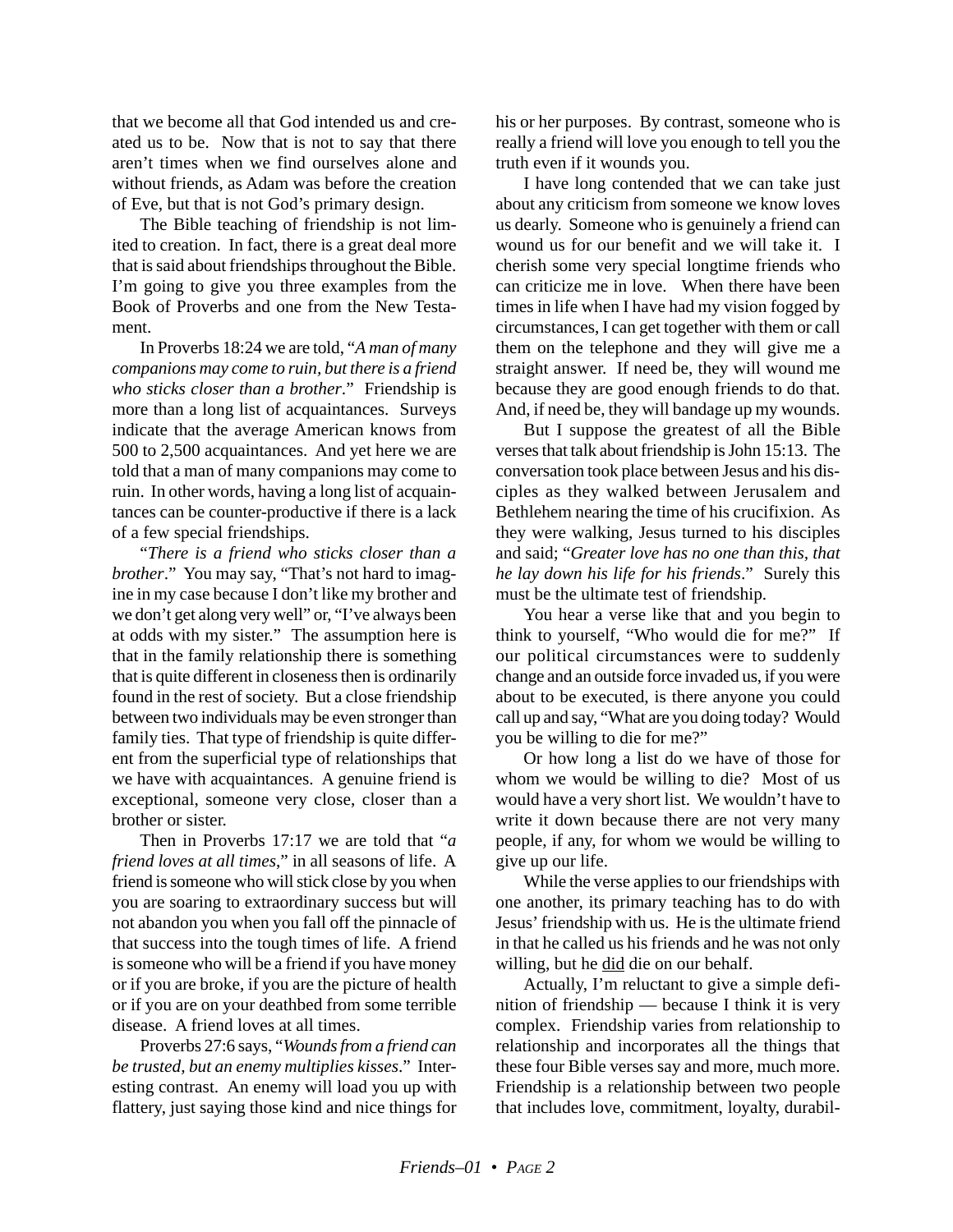ity and mutual interests. It is belonging – belonging to one another. It is a very special gift from God.

Now if that's the divine design, how do we look at it from the human side? A great deal of research has been done about friendship. You can find articles in everything from Time Magazine to Good Housekeeping or Psychology Today. Every bookstore has a whole list of titles under the section on friendship. We know from our own experience and from research that most people have very few friends. In fact, many people have no truly close friends at all, those with whom they can share the inner most thoughts and feelings.

This is especially true of men. Men are even less likely to have close friends than women and women value their friendships more. Researchers give all kinds of possible explanations for this, saying that from early boyhood men are taught to compete with other males and that kind of com-

petition precludes friendship — you cannot trust your competitor. There are others who say that fear of the appearance of homosexuality makes men keep their distance from other men. Other explanations include the lack

of role models, boys have grown up in homes where they never saw their father have a close friend, they've gone into businesses where the boss never seems to have anyone that he is particularly close to, and so all through life they have no example to follow. Whatever the reason, most men have superficial relationships as compared to the deeper and more intimate friendships of women.

Friendships are very complex interpersonal relationships. They seem to defy simple formulas. Friendships take a long time to develop, they take a great deal of energy and work to maintain. You don't just stumble upon a friendship and then have it last for a lifetime; you have to service that friendship if you want it to endure.

Friendships are usually between two people. More that two-person friendships are unusual and difficult. An example is a two-couple friendship. When there are four people involved instead of two, the number of relationships multiples from one to six. In addition to the two husband-wife relationships, there is a relationship between the two men, the two women, and the two opposite spouses, making six relationships to be developed and maintained. That's why group friendships are very unusual. Most groups are made up of many two-person friendships coming together in a group. The real friendships are between the pairs rather than the entire group together.

Some people develop friendships more easily than others. We may think that personality has a lot to do with it — that extroverts who are very outgoing would have the most friends. But in reality it seems that it is based upon a combination of skill, previous experience, and circumstance. Virtually anyone can learn to be a friend.

But just choosing to be a friend is not all there is to it, for we cannot impose our friendship upon other people. Friendships must be mutual. I know that from experience and probably you do as well. There have been times when I have chosen some-

*Friendships take a long time to develop, they take a great deal of energy and work to maintain.*

one to be my friend who didn't chose me in return and the friendship never developed. I have also sensed at times that someone has chosen me but I didn't feel comfortable with

that relationship. While you want to be friendly and maintain an acquaintance, a mutual interest must be present in order for a mutual friendship to be developed.

But that is not to say that all friendships are necessarily equal, in fact, most are not. Surveys show that when people list their "best friends," they are often not named as "best friend" in return. The person you name may list some third person as their "best friend."

In any case, those who seek friends should take the initiative. There is truth to the old adage, "to have a friend, be a friend;" that is, if you want to have friends then you ought to be friendly. Those who criticize the community, church, or club for lack of friendliness seldom make friends. There are many people, probably the majority of our population, who want friends. If we will take the initiative toward them or respond to the initiative from them, we will find the kind of friendship that will serve us both well as a gift from God.